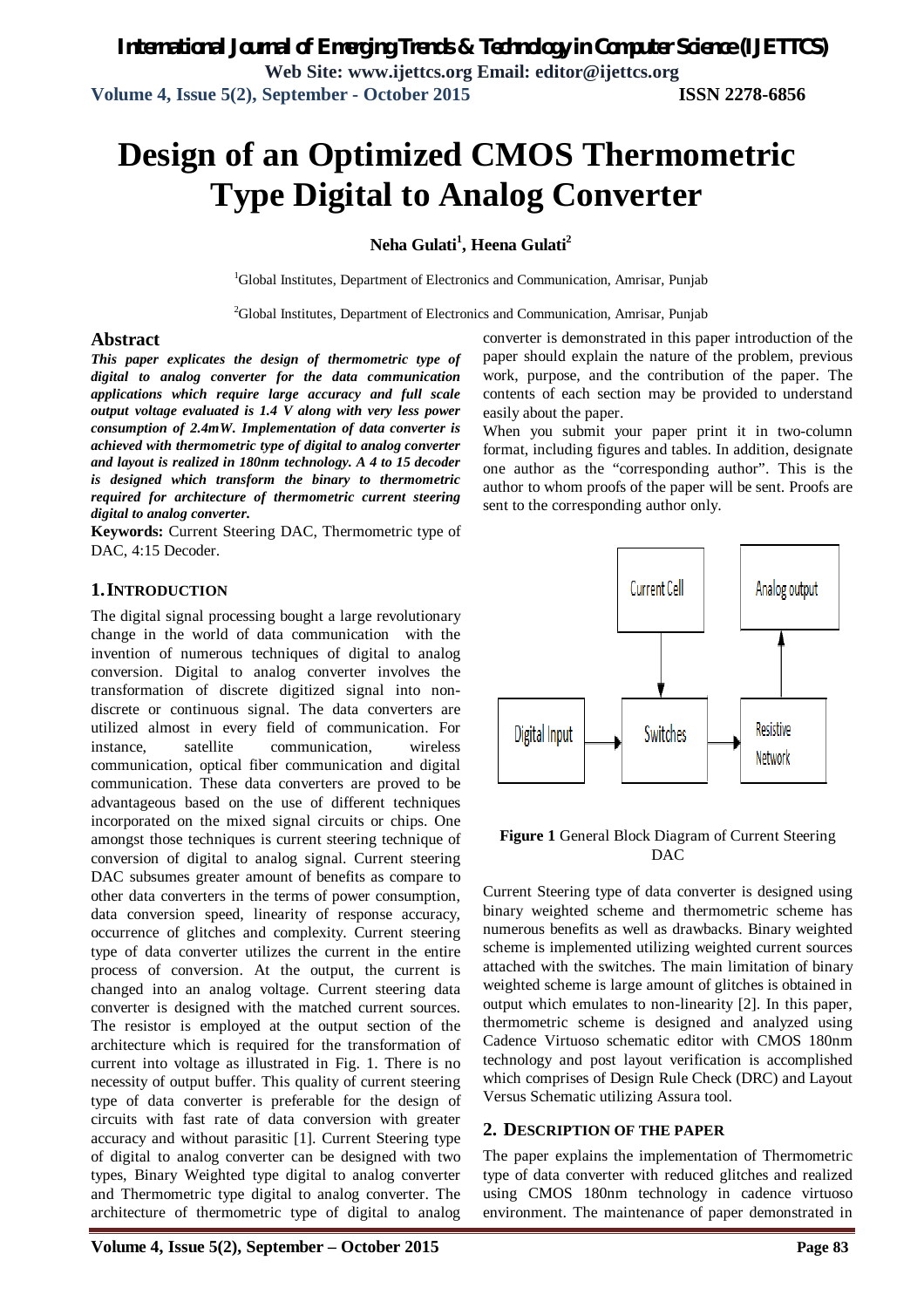## *International Journal of Emerging Trends & Technology in Computer Science (IJETTCS)* **Web Site: www.ijettcs.org Email: editor@ijettcs.org**

## **Volume 4, Issue 5(2), September - October 2015 ISSN 2278-6856**

#### such a manner that Section 3 presents the general design and schematic diagram of Thermometric type of DAC. Section 4 depicts the designing of decoder which transforms code from binary to thermometer on cadence virtuoso tool. Section 5 gives the description of Binary code transformation to thermometer code. Section 6, 7, 8, 9 enlightens the simulation results and design specifications of DAC.

#### **3.DESIGN OF THERMOMETRIC TYPE OF DAC**

The architecture of Thermometric scheme of DAC is designed with 4 to 15 bit binary to thermometer code which transforms the binary code to thermometer code. The output of decoder is driven to each current cell which comprises of current sources and switches with proper aspect ratio. The architecture makes use of differential switches and CMOS current sources. The digital inputs are provided to switches which turn off and on in accordance with input values. The switches upon activation pass or steer the current to the output section of the design. The current is transformed to an analog voltage with the assistance of resistor.



**Figure 2** Design of Thermometric type of DAC

Thermometric type of digital to analog converter is suitable for the applications where high accuracy, linearity and monotonicity are required. The architecture of thermometric scheme of digital to analog converter is implemented with the use of 'N' number of current cell for N-bit thermometric type DAC. As illustrated in Fig. 4, four input decoder drives the output to fifteen current cells. Each current cell comprises of current sources and switches which drives the current to the output part of architecture. The schematic design of Thermometric type of DAC is realized using Cadence virtuoso tool and simulations is analyzed with simulation tool.

The Thermometric DAC confirms a good dynamic and static performance. The Dynamic characteristics are affected in high frequencies and Dynamic errors constitute to glitches and parasitic capacitance occurred in wires.

The Static characteristics vary in low frequency and Static errors prominent when there is mismatch between current sources and switches [5]. The code is transformed to all zeros to all ones instantly is termed as thermometer code.



**Figure 3** Schematic Design of Thermometer type of DAC

## **4. BINARY TO THERMOMETER DECODER**

The general idea of decoder is based upon the fact that the decoder is the component which chooses one of  $2^n$  outputs by decoding the binary value on the 'n' inputs. The binary to thermometer decoder is designed with utilization of gates like AND, OR, NOT gate with CMOS 180nm technology.

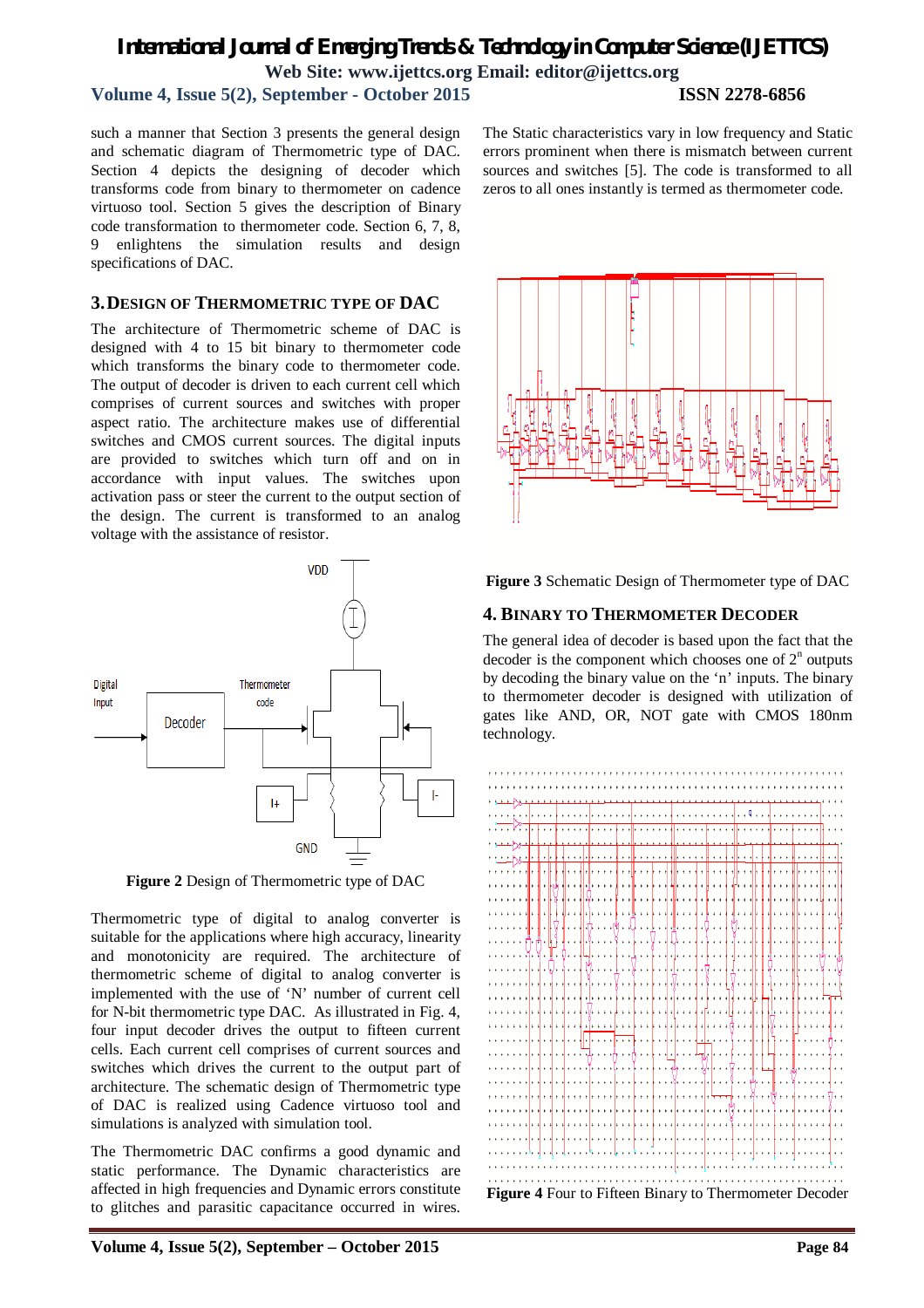## *International Journal of Emerging Trends & Technology in Computer Science (IJETTCS)* **Web Site: www.ijettcs.org Email: editor@ijettcs.org Volume 4, Issue 5(2), September - October 2015 ISSN 2278-6856**

**5.BINARY TO THERMOMETER CODE** 

#### The decoder utilized for effective transformation of code from binary to thermometer for the realization of thermometric type digital to analog converter. The proposed design of data converter has been implemented with the assistance of binary to thermometer decoder which selects the particular output by decoding the binary value of input code. The code is assigned to all the current cells through binary to thermometer decoder. Based upon the decoder input which has been provided to current cells, current steering operation is performed utilizing the decoded inputs. The thermometer code ameliorates the linearity by reducing glitches. The non-linearity in thermometer architecture due to errors subsumes Integral non-linearity and Differential non-linearity. The Integral non-linearity is considered for whole slope of output waveform of thermometer design of DAC. The nonlinearities are greatly reduced to large extent by employing thermometer code. The monotonicity is

## **6.SIMULATION RESULTS OF PROPOSED DAC**

DAC.

therefore also mitigates with thermometer architecture of

The simulation result of decoder involves each inputted bit is decoded and is illustrated in Fig. 5 a). Four bits are provided to decoder as input and four bits binary input is changed to sixteen bit of thermometer code which is further given to current cell for the proper functioning of digital to analog converter which confirms linearity.



**Figure 5** a) Simulation Result of Binary to Thermometer Decoder

The Conversion of binary to thermometer code after applying four binary bits as illustrated in Fig. 5 a) such that first four bits are inputs to decoder and rest are the outputs of decoder which are shown in Fig. 5 b) and Fig. 5 c) subsequently.



**Figure 5** b) Simulation Result of Binary to Thermometer Decoder

## **7.DESIGN SPECIFICATION OF BINARY TO THERMOMETER DECODER**

The Specifications utilized in designing the architecture of binary to thermometer decoder is shown in Table 1 which includes the technology used for architecture design, power consumption and time period upon which the output waveform is obtained.

| Table 1        |        |
|----------------|--------|
| Technology     | 180nm  |
| Resolution     | 4 bits |
| Supply Voltage | 1.8 V  |
| Period         | 80ns   |
| Pulse Width    | 40ns   |

## **8.THERMOMETRIC DAC**

For each value of digital input, the output changes as shown in output waveform of thermometer DAC in Fig. 6.